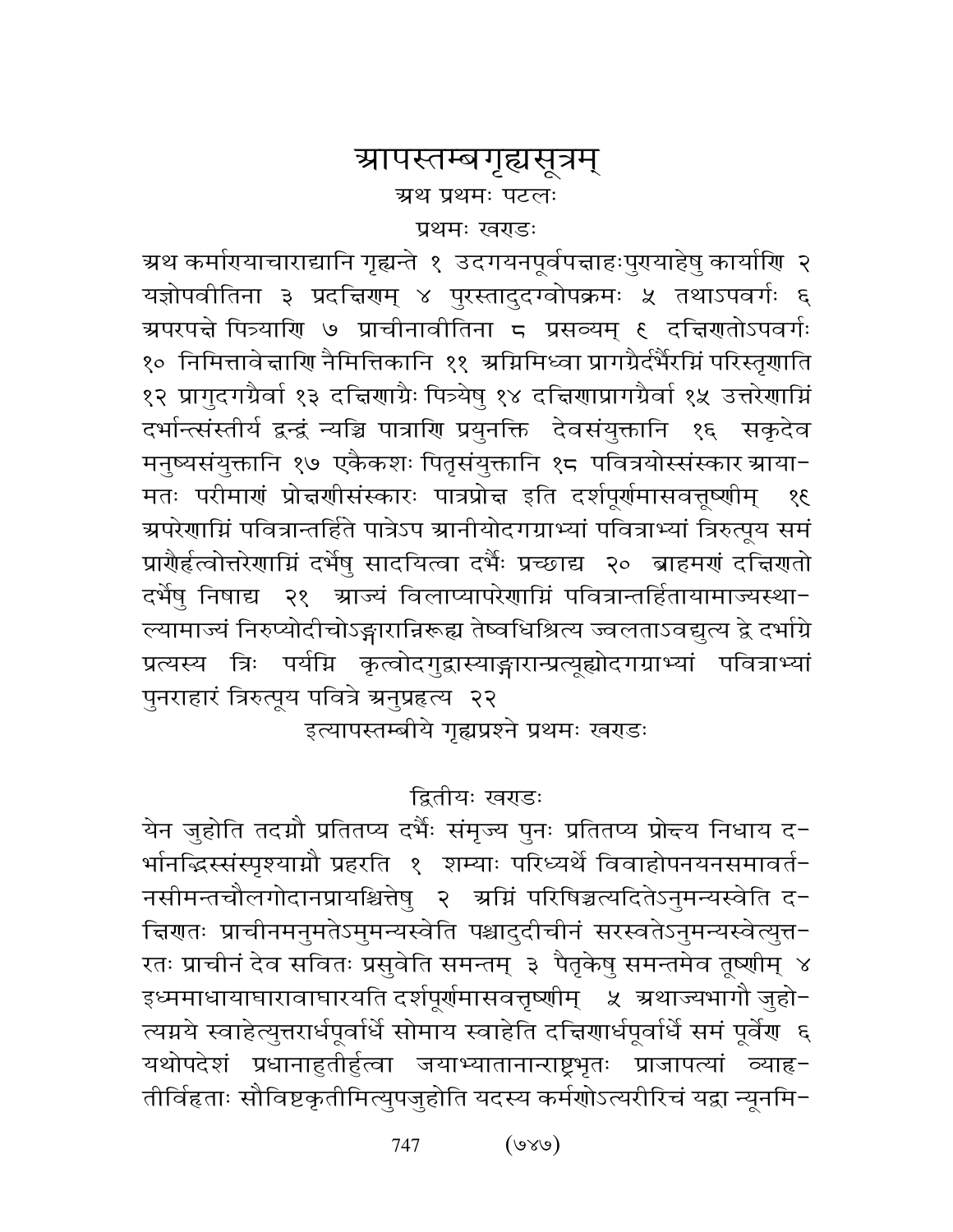हाकरम् । ग्रग्निष्टकृत्स्विष्टकृद्विद्वान्त्सर्व<sup>ै</sup>स्विष्टं सुहुतं करोतु स्वाहेति ७ पूर्ववत्परिषेचनमन्वमें स्थाः प्रासावीरिति मन्त्रसन्नामः ८ लौकिकानां पाकयज्ञशब्दः १ तत्र ब्राह्मणावेचो विधिः १० द्विर्जुहोति द्विर्निमार्ष्टि द्विः प्राश्नात्युत्सृत्याचामति निर्लेढीति ११ सर्वऋतवो विवाहस्य शैशिरौ मासौ परिहाप्योत्तमं च नैदाघम् १२ सर्वाणि पुरायोक्तानि नज्ञत्राणि १३ तथा मङ्गलानि १४ म्रावृतश्चास्त्रीभ्यः प्रतीयेरन् १५ इन्वकाभिः प्रसृज्यन्ते ते वराः प्रतिनन्दिताः १६

इत्यापस्तम्बीये गृह्यप्रश्ने द्वितीयः खराडः

## तृतीयः खराडः

मघाभिर्गावो गृह्यन्ते १ फल्गुनीभ्यां व्यूह्यते २ यां कामयेत दुहितरं प्रिया स्यादिति तां निष्ट्यायां दद्यात् प्रियैव भवति नेव तु पुनरागच्छतीति ब्राह्म-गलवेत्तो विधिः ३ इन्वकाशब्दो मृगशिरसि ४ निष्ट्याशब्दस्स्वातौ ५ विवाहे गौः ६ गृहेषु गौः ७ तया वरमतिथिवदर्हयेत् ८ योऽस्याप-चितस्तमितरया ६ एतावद्गोरालम्भनमतिथिः पितरो विवाहश्च १० सूप्तां रुन्दन्तीं निष्क्रान्तां वरणे परिवर्जयेत् ११ दत्तां गुप्तां द्योतामृषभां शरभां विनतां विकटां मुराडां मराडूषिकां साङ्कारिकां रातां पालीं मित्रां स्वनुजां वर्षकारीं च वर्जयेत् १२ नज्ञत्रनामा नदीनामा वृज्ञनामाच गर्हिताः १३ सर्वाश्च .<br>रेफलकारोपान्ता वरणे परिवर्जयेत् १४ शक्तिविषये द्रव्याणि प्रतिच्छन्ना-न्युपनिधाय ब्रूयादुपस्पृशेति १५ नाना बीजानि संसृष्टानि वेद्याः पांसून् चेत्राल्लोष्टं शकृच्छ्मशानलोष्टमिति १६ पूर्वेषामुपस्पर्शने यथालिङ्गमृद्धिः १७ उत्तमं परिचत्तते १८ बन्धुशीललत्तरासम्पन्नामरोगामुपयच्छेत १६ बन्धुशीललच्चणसम्पन्नश्श्रुतवानरोग इति वरसम्पत् २० यस्यां मनश्च-चुषोर्निबन्धस्तस्यामृद्धिर्नेतरदाद्रियेतेत्येके २१

इत्यापस्तम्बीये गृह्यपत्ते तृतीयः खराडः समाप्तश्च प्रथमः पटलः

ग्रथ द्वितीयः पटलः

# चतुर्थः खराडः

सुहृदस्समवेतान्मन्त्रवतो वरान्प्रहिगुयात् १ तानादितो द्वाभ्यामभिमन्त्रयेत २

 $(98\pi)$ 748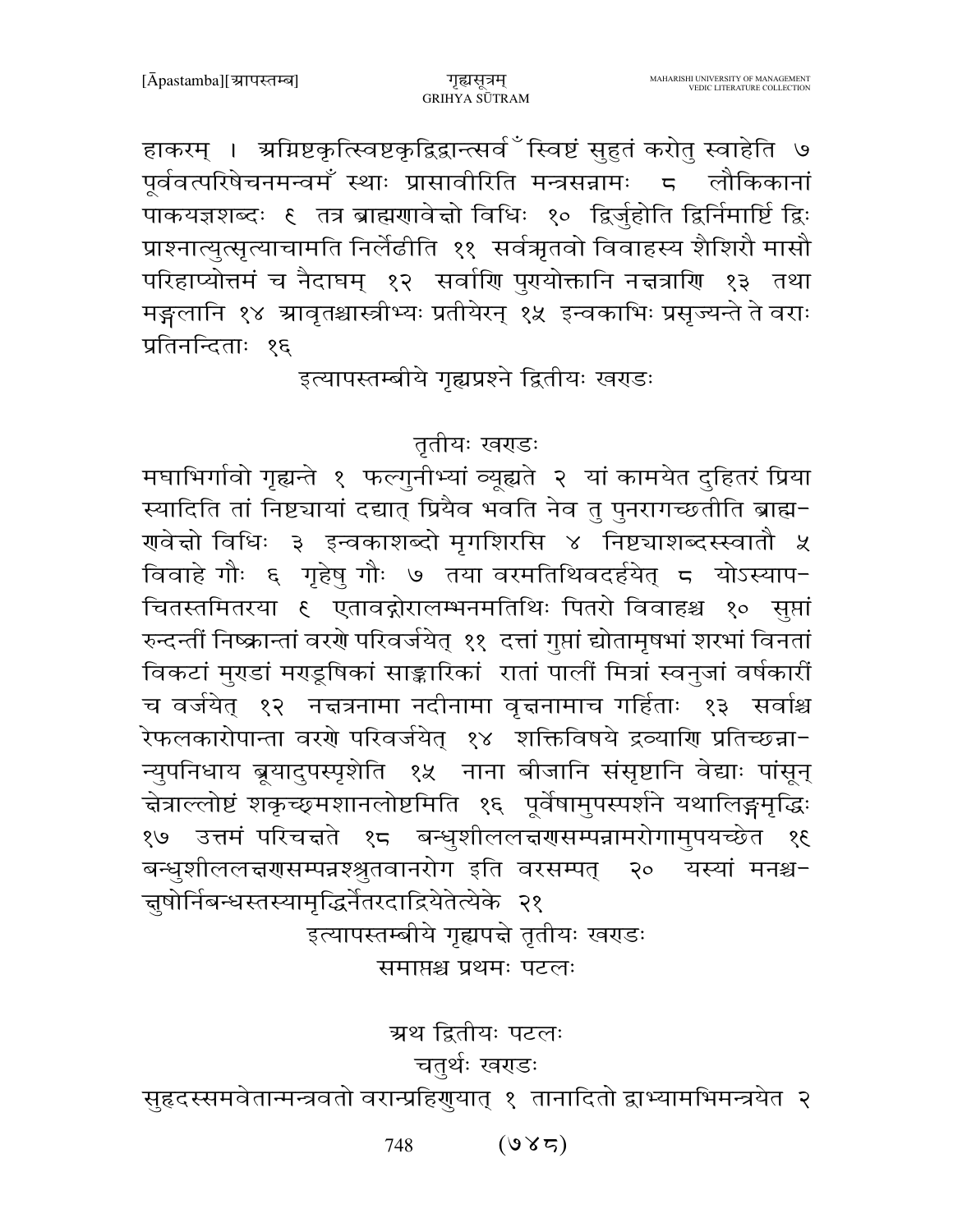स्वयं दृष्ट्वा तृतीयां जपेत् ३ चतुर्थ्या समीन्नेत ४ ग्रङ्गष्ठेनोप-मध्यमया चाङ्गल्या दर्भ संगृह्योत्तरेण यजुषा तस्या भ्रुवोरन्तर ँसंमृज्य प्राचीनं निरस्येत् ५ प्राप्ते निमित्त उत्तरां जपेत् ६ युग्मान्समवेतान् मन्त्रवत उत्तरयाऽद्धः प्रहिगुयात् ७ उत्तरेग यजुषा तस्याश्शिरसि दर्भेगवं निधाय तस्मिन्नुत्तरया दचिर्णं युगच्छिद्रं प्रतिष्ठाप्य छिद्रे सुवर्णमुत्तरयान्तर्धायोत्तराभिः पञ्चभिस्स्नाप-यित्वोत्तरयाऽहतेन वाससाच्छाद्योत्तरया योक्त्रेण सन्नह्यति ८ अथैनामुत्तरया दचिरणे हस्ते गृहीत्वाग्निमभ्यानीयापरेणाग्निमुदगग्रं कटमास्तीर्य तस्मि-न्नुपविशत उत्तरो वरः € स्रग्नेरुपसमाधानाद्याज्यभागान्तेऽथैनामादितो द्वाभ्या-मभिमन्त्रयेत १० अथास्यै दच्चिरणेन नीचा हस्तेन दच्चिरणमुत्तान ँहस्तं गृह्णीयात् ११ यदि कामयेत स्त्रीरेव जनयेयमित्यङ्गलीरेव गृह्णीयात् १२ यदि कामयेत पुंस एव जनयेयमित्यङ्गुष्ठमेव सोऽभीवाङ्गुष्ठमभीव लोमानि गृह्णाति १३ गृभ्णामि त इत्येताभिश्चतसृभिः १४ अथैनामुत्तेरणाग्निं दच्चिणेन पदा प्राची− मुदीचीं वा दिशमभि प्रक्रमयत्येकमिष इति १५ सखेति सप्तमे पदे जपति १६

इत्यापस्तम्बीये गृह्यप्रश्ने चतुर्थः खराडः

## पञ्चमः खराडः

प्राग्घोमात्प्रदच्चिरणमग्निं कृत्वा यथास्थानमुपविश्यान्वारब्धायामुत्तरा स्रा-हुतीर्जुहोति सोमाय जनिविदे स्वाहेत्येतैः प्रतिमन्त्रम् १ अथैनामुत्तरेणाग्निं दचिरणेन पदाऽश्मानमास्थापयत्यातिष्ठेति २ अथास्या अञ्जलावुपस्तीर्य द्विर्लाजानोप्याभिघारयति ३ तस्यास्तोदर्यो लाजानावपतीत्येके ४ जुहो-ति यं नारीति ५ उत्तराभिस्तिसृभिः प्रदच्चिरणमग्निं कृत्वाऽश्मानमास्थापयति यथा पुरस्तात् ६ होमश्चोत्तरया ७ पुनः परिक्रमराम् ८ ग्रास्थापनम् ६ होमश्चोत्तरया १० पुनः परिक्रमरणम् ११ जयादि प्रतिपद्यते १२ परिषेचनान्तं कृत्वोत्तराभ्यां योक्त्रं विमुच्य तां ततः प्र वा वाहयेत् प्र वा हारयेत्  $59$ समोप्यैतमग्निमनुहरन्ति १४ नित्यः १५ धार्यः १६ ग्रनुगतो मन्थ्यः  $e/8$ श्रोत्रियागाराद्वाहार्यः १८ उपवासश्चान्य तरस्य भार्यायाः पत्युर्वा  $38$ ञ्चनुगतेऽपि वोत्तरया जुहुयान्नोपवसेत् २० उत्तरा रथस्योत्तम्भनी २१ वाहावुत्तराभ्यां युनक्ति दचिरणमग्रे २२ स्रारोहतीमुत्तराभिरभिमन्त्रयते २३ सूत्रे वर्त्मनोर्व्यवस्तृणात्त्युत्तरया नीलं दच्चिणस्यां लोहितमुत्तरस्याम् २४ ्ते

> $(380)$ 749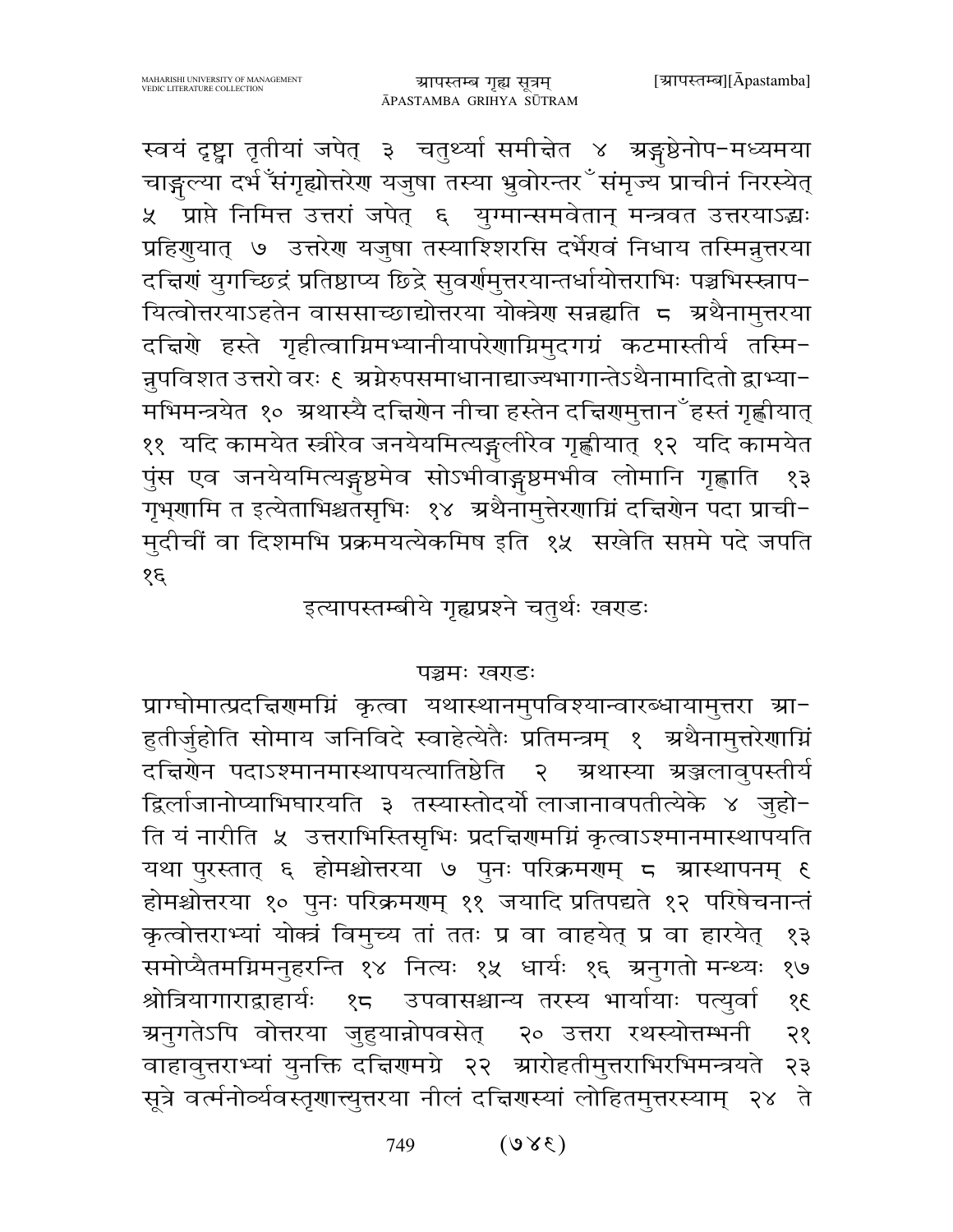उत्तराभिरभियाति २५ तीर्थस्थागुचतुष्पथव्यतिक्रमे चोत्तरां जपेत् २६ इत्यापस्तम्बीये गृह्यप्रश्ने पञ्चमः खराडः

#### षष्ठः खराडः

नावमुत्तरयाऽनुमन्त्रयते १ न च नाव्याँस्तरती वधूः पश्येत् २ तीर्त्वोत्तरां जपेत् ३ श्मशानादिव्यतिक्रमे भाराडे रथे वा रिष्टेऽग्नेरुपसमाधानाद्यज्य-भागान्तेऽन्वारब्धायामुत्तरा स्राहुतीर्हुत्वा जयादि प्रतिपद्यते परिषेचनान्तं क-रोति ४ ज्ञीरिणामन्येषां वा लन्दमरायानां वृज्ञाणां नदीनां धन्वनां च व्य-तिक्रम उत्तरे यथालिङ्गं जपेत् ५ गृहानुत्तरया सङ्काशयति ६ वाहावुत्त-राभ्यां विमुञ्चति दचिरणमग्रे ७ लोहितं चर्माऽऽनडहं प्राचीनग्रीवमुत्तरलोम मध्येऽगारस्योत्तरयाऽऽस्तीर्य गृहान्प्रपादन्नुत्तरां वाचयति दच्चिणेन पदा 5 न च देहलीमभि तिष्ठति ६ उत्तरपूर्वे देशेऽगारस्याग्नेरुपसमाधानाद्याज्य-भागान्तेऽन्वारब्धायामुत्तरा स्राहुतीर्हुत्वा जयादि प्रतिपद्यते परिषेचनान्तं कृ-त्वोत्तरया चर्मगयुपविशत उत्तरो वरः । अ्रथास्याः पुँस्वोर्जीवपुत्रायाः पु-त्रमङ्क उत्तरयोपवेश्य तस्मै फलान्युत्तरेण यजुषा प्रदायोत्तरे जपित्वा वाचं यच्छत स्रा नद्मत्रेभ्यः ११ उदितेषु नद्मत्रेषु प्राचीमुदीचीं वा दिशमुपनि-ष्क्रम्योत्तराभ्यां यथालिङ्गं ध्रुवमरुन्धर्ती च दर्शयति १२

इत्यापस्तम्बीये गृह्यप्रश्ने षष्ठः खराडः इति द्वितीयः पटलः

## ग्र्रथ तृतीयः पटलः सप्तमः खराडः

ग्रथैनामाग्नेयेन स्थालीपाकेन याजयति १ पत्न्यवहन्ति २ श्रपयित्वाभि-घार्य प्राचीनमुदीचीनं वोद्वास्य प्रतिष्ठितमभिघार्याग्नेरुपसमाधानाद्याज्यभा-गान्तेऽन्वारब्धायाँ स्थालीपाकाजुहोति ३ सकृदुपस्तरणाभिघारणे द्विरव-दानम् ४ अमिर्देवता स्वाहाकारप्रदानः ५ अपि वा सकृदुपहत्य जुहुयात् ६ अमिस्खिष्टकृत् द्वितीयः ७ सकृदुपस्तरणावदाने द्विरभिघारणम् ८ मध्यात्पूर्वस्यावदानम् ६ मध्ये होमः १० उत्तरार्धादुत्तरस्य ११ उत्त-रार्धपूर्वार्धे होमः १२ लेपयोः प्रस्तरवत्तूष्णीं बर्हिरङ्त्वाम्नौ प्रहरति १३ सिद्धमुत्तरं परिषेचनम् १४ तेन सर्पिष्मता ब्राह्मणं भोजयेत् १५ योऽस्या-

> $(0x)$ 750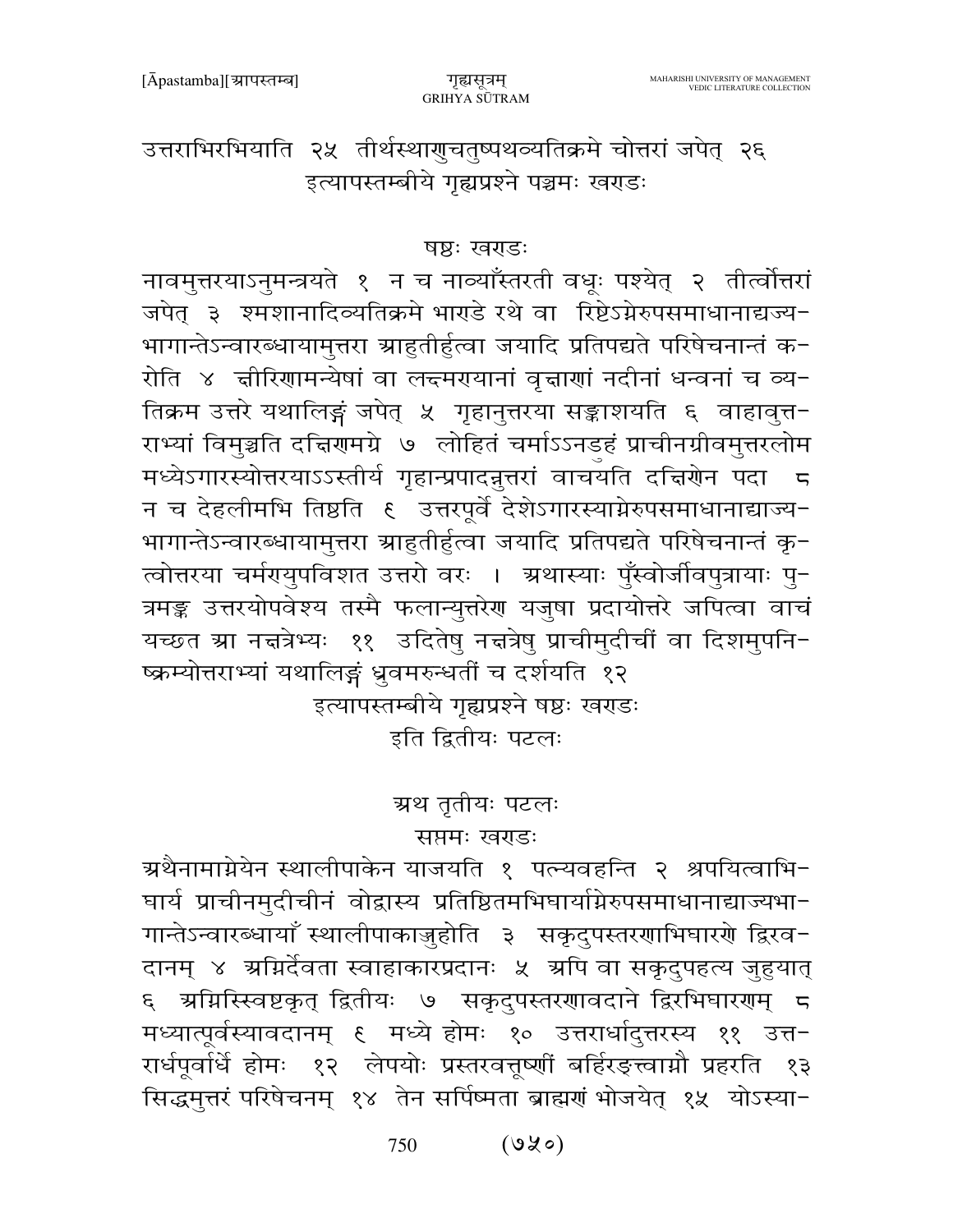पचितस्तस्मा ऋषभं ददाति १६ एवमत ऊर्ध्वं दच्चिणावर्जमुपोषिताभ्यां पर्वसु कार्यः १७ पूर्णपात्रस्तु दच्चिग्रेत्येके १८ सायं प्रातरत ऊर्ध्वं हस्तेनैते त्र्याहुती तराडलैर्यवैर्वा जुहुयात् १६ स्थालीपाकवद्दैवतम् २० सौरी पूर्वाहुतिः प्रातॉरत्येके २१ उभयतः परिषेचनं यथा पुरस्तात् २२ पार्वग्रेनातोऽन्यानि कर्माणि व्याख्यातान्याचाराद्यानि गृह्यन्ते २३ यथोपदेशं देवताः २४ अग्निं स्विष्टकृतं चान्तरेण २५ ग्रविकृतमातिथ्यम् २६ वैश्वदेवे विश्वे देवाः २७ पौर्णमास्यां पौर्णमासी यस्यां क्रियते २८

इत्यापस्तम्बीये गृह्यप्रश्ने सप्तमः खराडः

## ग्रष्टमः खराडः

उपाकरणे समापने च ऋषिर्यः प्रज्ञायते १ सदसस्पतिर्द्वितीयः २ स्त्रिया-ऽनुपेतेन चारलवणावरान्नसंसृष्टस्य च होमं परिचचते ३ यथोपदेशं का-म्यानि बलयश्च ४ सर्वत्र स्वयं प्रज्वलितेऽग्नावुत्तराभ्यां सभिधावादध्यात् ५ ग्र्यापन्माश्रीः श्रीर्मागादिति वा ६ एतदहर्विजानीयाद्यदहर्भार्यामावहते ७ त्रिरात्रमुभयोरधश्शय्या ब्रह्मचर्यं ज्ञारलवरण्वर्जनं च ८ तयोश्शीय्यामन्तरेण दराडो गन्धलिप्तो वाससा सूत्रेण वा परिवीतस्तिष्ठति १ तं चतुर्थ्याऽपररात्र उत्तराभ्यामुत्थाप्य प्रद्माल्य निधायाग्नेरुपसमाधानाद्याज्यभागान्तेऽन्वार-ब्धायामुत्तरा स्राहुतीर्हुत्वा जयादि प्रतिपद्यते परिषेचनान्तं कृत्वाऽपरेणाग्निं प्राचीमुपवेश्य तस्याश्शिरस्याज्यशेषाद्व्याहतिभिरोङ्कारचतुर्थाभिरानीयोत्त-राभ्यां यथालिङ्गं मिथस्समीन्दयोत्तरयाज्यशेषेण हृदयदेशौ संमृज्योत्तरा-स्तिस्रो जपित्वा शेषं समावेशने जपेत् १० ग्रन्यो वैनामभिमन्त्रयेत ११ यदा मलवद्वासाः स्यादथैनां ब्राह्मणप्रतिषिद्धानि कर्माणि सँशास्ति यां मलवद्वासस मित्येतानि १२ रजसः प्रादुर्भावात्स्नातामृतुसमावेशने उत्तराभिरभिमन्त्रयेत  $55$ 

इत्यापस्तम्बीये गृह्यप्रश्ने ग्रष्टमः खराडः

## नवमः खराडः

चतुर्थीप्रभृत्याषोडशीमुत्तरामुत्तरां युग्मां प्रजानिःश्रेयसमृतुगमन इत्युपदिशन्ति १ अर्थप्राध्वस्य परित्तवे परिकासने चाप उस्पृश्योत्तरे यथालिङ्गं जपेत् २ एवमुत्तरैर्यथालिङ्गं चित्रियं वनस्पतिं शकृद्रीति सिग्वातं शकुनिमिति ३

> $(922)$ 751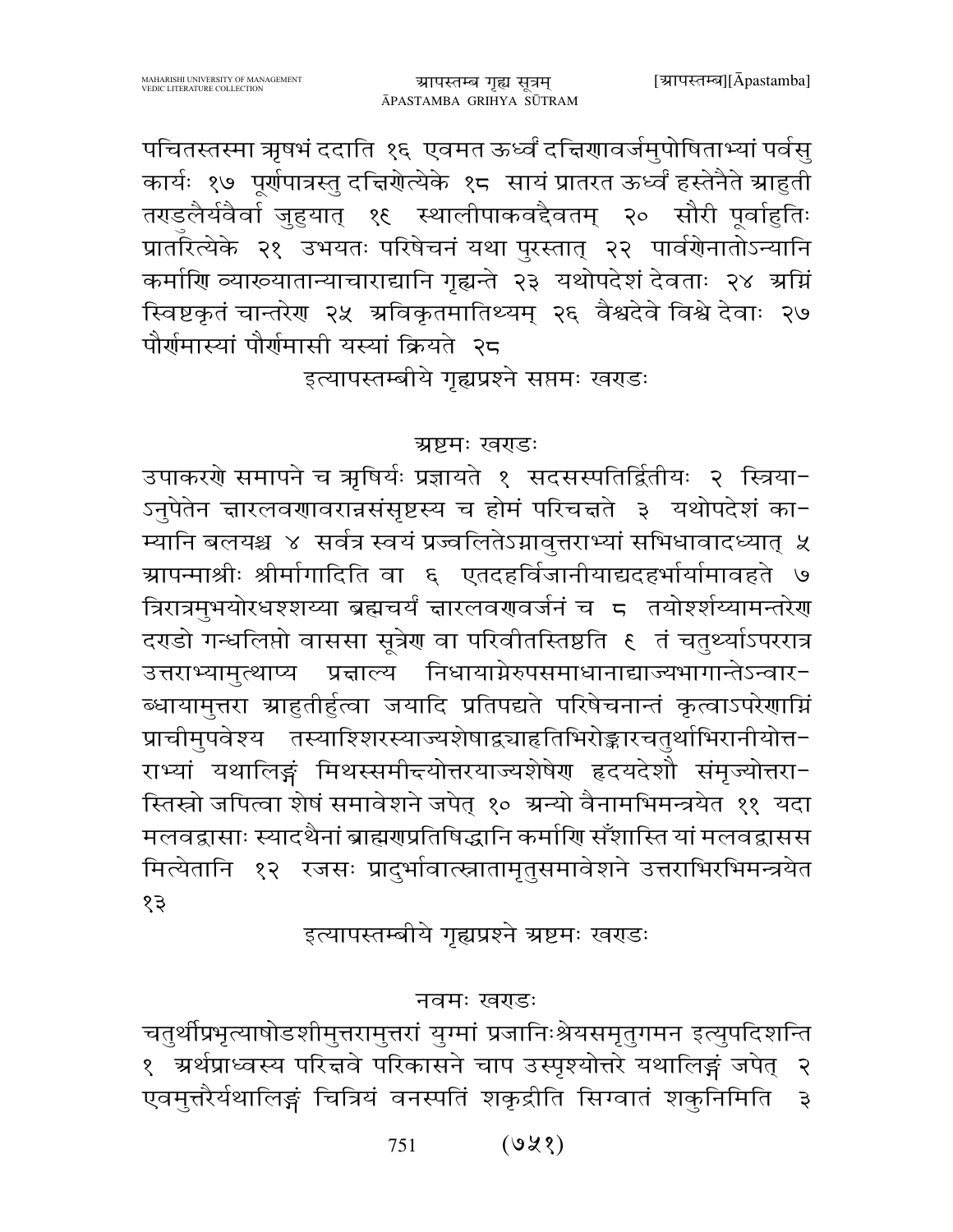उभयोर्हदयसंसर्गेऽप्सुस्त्रिरात्रावरं ब्रह्मचर्यं चरित्वा स्थालीपाकं श्रपयित्वा-ग्नेरुपसमाधानाद्याज्यभागान्तेऽन्वारब्धायाँ स्थालीपाकादुत्तरा स्राहुतीर्हुत्वा जयादि प्रतिपद्यते परिषेचनान्तं कृत्वा तेन सर्पिष्मता युग्मान्द्र्यवरान् ब्रा-ह्मणान्भोजयित्वा सिद्धिं वाचयीत ४ श्वस्तिष्येर्णेति त्रिस्सप्तैर्यवैः पाठां परिकिरति यदि वारुरयसि वरुणात्त्वा निष्क्रीणामि यदि सौम्यसि सोमात्त्वा निष्क्रीणामि इति ५ श्वोभूते उत्तरयोत्थाप्योत्तराभिस्तिसृभिरभिमन्त्र्योत्तरया प्रतिच्छन्नां हस्तयोराबध्य शय्याकाले बाहुभ्यां भर्तारं परिगृह्णीयादुपधान-लिङ्गया ६ वश्यो भवति ७ सपत्नीबाधनञ्च ८ एतेनैव कामेनोत्तरेणानु-वाकेन सदादित्यमुपतिष्ठते ६ य<del>द</del>मगृहीतामन्यां वा ब्रह्मचर्ययुक्तः पु-ष्करसंवर्तमूलैरुत्तरैर्यथालिङ्गमङ्गानि संमृश्य प्रतीचीनं निरस्येत् १० वधू-वास उत्तराभिरेतद्विदे दद्यात् ११

# इत्यापस्तम्बीये गृह्यप्रश्ने नवमः खराडः समाप्तस्तृतीयः पटलः

# ग्रथ चतर्थः पटलः

## दशमः खराडः

उपनयनं व्याख्यास्यामः १ बर्भाष्टमेषु ब्राह्मणुमुपनयीत २ गर्भैकादशेषु राजन्यं गर्भद्वादशेषु वैश्यम् ३ वसन्तो ग्रीष्मश्शरदित्यृतवो वर्णानुपूर्व्यैण ४ ब्राह्मणान्भोजयित्वाशिषो वाचयित्वा कुमारं भोजयित्वाऽनुवाकस्य प्रथमेन यजुषाऽपः संसृज्योष्णाश्शीतास्वानीयोत्तरया शिर उनत्ति ५ त्रींस्त्रीन दर्भानन्तर्धायोत्तराभिश्चतसृभिः प्रतिमन्त्रं प्रतिदिशं प्रवपति ६ वपन्तमत्त− रयानुमन्त्रयते दचिरणतो माता ब्रह्मचारी वा ७ भ्रानडहे शकृत्पिराडे य-वान्निधाय तस्मिन्केशानुपयम्योत्तरयोदुम्बरमूले दर्भस्तम्बे वा निदधाति ज स्नातमग्नेरुपसमाधानाद्याज्यभागान्ते पालाशीं समिधमुत्तरयाधाप्योत्तरेणाग्निं दच्चिर्णेन पदाऽश्मानमास्थापयत्यातिष्ठेति ६ वासःसद्यःकृत्तोतमुत्तराभ्या-मभिमन्त्र्योत्तराभिस्तिसृभिःपरिधाप्य परिहितमुत्तरयानुमन्त्रयते १० मौर्ञ्जी मेखलां त्रिवृतां त्रिःप्रदच्चिरणमुत्तराभ्यां परिवीयाजिनमुत्तरमुत्तरया ११ उत्तरे-णाग्निं दर्भान्संस्तीर्य तेष्वेनमुत्तरयावस्थाप्योदकाञ्जलिमस्मा ग्रञ्जलावानी-योत्तरया त्रिः प्रोन्दयोत्तरैर्दचिरणे हस्ते गृहीत्वोत्तरैर्देवताभ्यः परीदायोत्तरेण यजुषोपनीय सुप्रजा इति दच्चिणे कर्णे जपति १२

> $(983)$ 752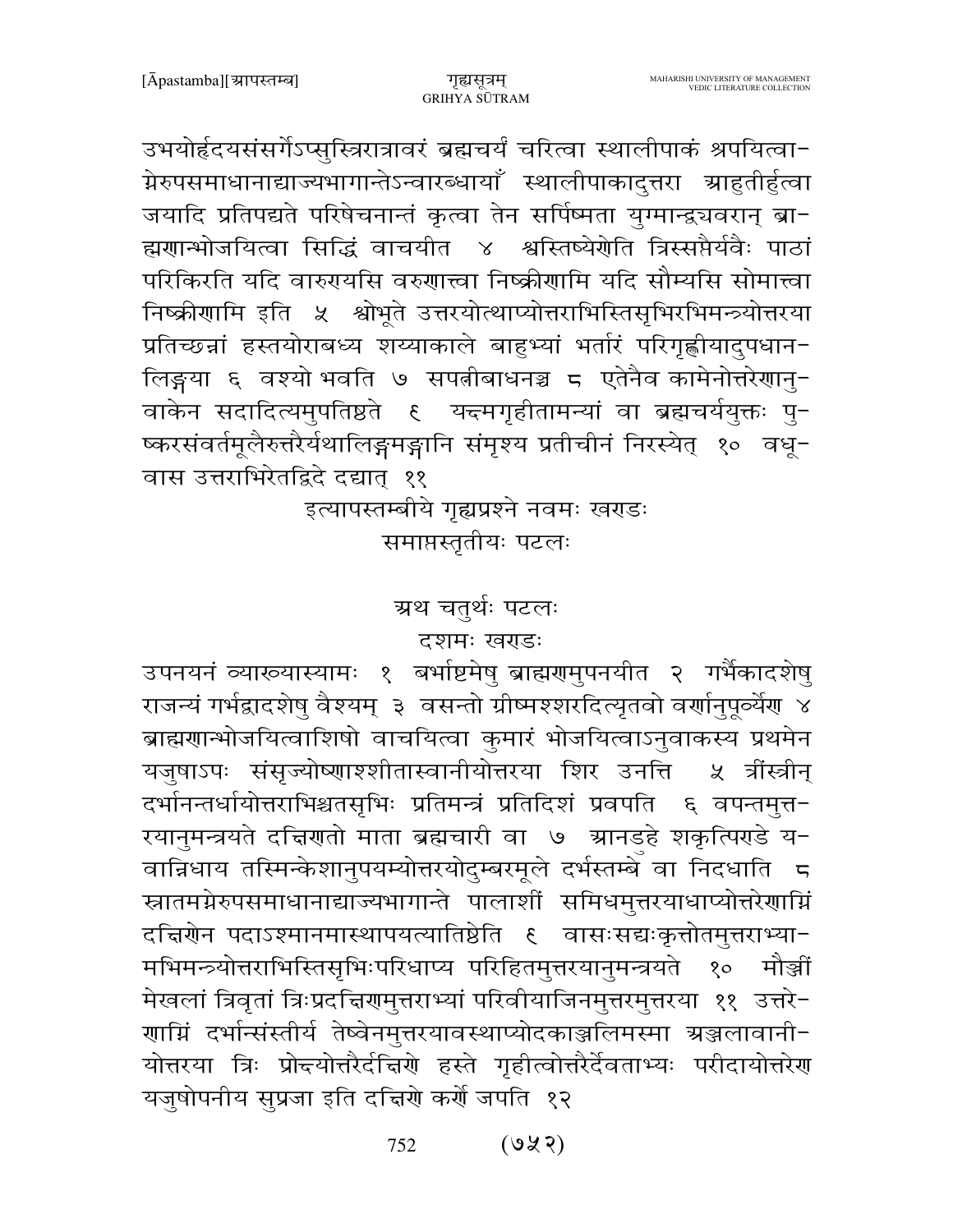## इत्यापस्तम्बीये गृह्यप्रश्ने दशमः खराडः

#### एकादशः खराडः

ब्रह्मचर्यमागामिति कुमार स्राह १ प्रष्टं परस्य प्रतिवचनं कुमारस्य २ शेषं परो जपति ३ प्रत्यगाशिषं चैनं वाचयति ४ उक्तमाज्यभागान्तम् ५ ग्रत्रैनमुत्तरा ग्राहुतीर्हावयित्वा जयादि प्रतिपद्यते ६ परिषेचनान्तं कृत्वा-परेणाग्निमुदगग्रं कूर्चं निधाय तस्मिन्नुत्तरेण यजुषोपनेतोपविशति ७ पुरस्तात् प्रत्यङ्ङासीनः कुमारो दच्चिर्णेन पाणिना दच्चिणं पादमन्वारभ्याह सावित्रीं भो ग्रनुब्रूहि इति 5 तस्मा ग्रन्वाह तत्सवितुरिति ६ पच्छोऽर्धर्चशस्ततस्सर्वाम् १० व्याहृतीर्विहृताः पादादिष्वन्तेषु वा तथार्धर्चयोरुत्तमां कृष्स्नायाम् ११ कुमार उत्तरेण मन्त्रेणोत्तरमोष्टमुपस्पृशते कर्णावत्तरेग १२  $58$ दराडमुत्तरेणाऽऽदत्ते १४ पालाशो दराडो ब्राह्मगस्य नैय्यग्रोधस्स्कन्ध-जोऽवाङ्गो राजन्यस्य बादर ग्रौदुम्बरो वा वैश्यस्य १५ वार्त्तो दराड इत्य-वर्णसंयोगेनैक उपदिशन्ति १६ स्मृतं च म इत्येतद्वाचयित्वा गुरवे वरं द-त्त्वोदायुषेत्युत्थाप्योत्तरैरादित्यमुपतिष्ठते १७ यं कामयेत नायमाच्छिद्येतेति तमुत्तरया दचिरणे हस्ते गृह्णीयात् १८ त्र्यहमेतमग्निं धारयन्ति १९ चार-लवरावर्जनं च २० परि त्वेति परिमृज्य तस्मिन्नुत्तरैर्मन्त्रैस्समिध ग्रादध्यात् २१ एवमन्यस्मिन्नपि सदाररयादेधानाहृत्य २२ उत्तरया सँशास्ति २३ वासश्चतुर्थीमुत्तरयादत्तेऽन्यत्परिधाप्य २४

इत्यापस्तम्बीये गृह्यप्रश्ने एकादशः खराडः

चतुर्थः पटलः समाप्तः

# <mark>ञ्रथोपाकर्मोत्स</mark>र्जनपटलः

ग्रथात उपाकरणोत्सर्जने व्याख्यास्यामः १ श्रवणापत्त स्रोषधीषु जातासु हस्तेन पौर्णमास्यां वाऽध्यायोपाकर्म २ अ्रग्रेरुपसमाधानाद्याज्यभागान्ते-ऽन्वारब्धेषु काराडऋषिभ्यो जुहोति सदसस्पतये सावित्र्या ऋग्वेदाय यजु− र्वेदाय सामवेदायाथर्वणवेदायेति हुत्वा उपहोमो वेदाहुतीनामुपरिष्टात्सद-सस्पतिमित्येके ३ परिषेचनान्तं कृत्वा त्रीननुवाकानादितोऽधीयीरन् ४ प्रथमोत्तमावनुवाकौ वा ५ त्र्यहमेकाहं वा चम्याधीयीरन् ६ ग्रथोपाक-रगमध्यायः ७ तैषीपत्तस्य रोहिरायां पौर्गमास्यां वोत्सर्गः ८ प्राचीमुदी-

> $(580)$ 753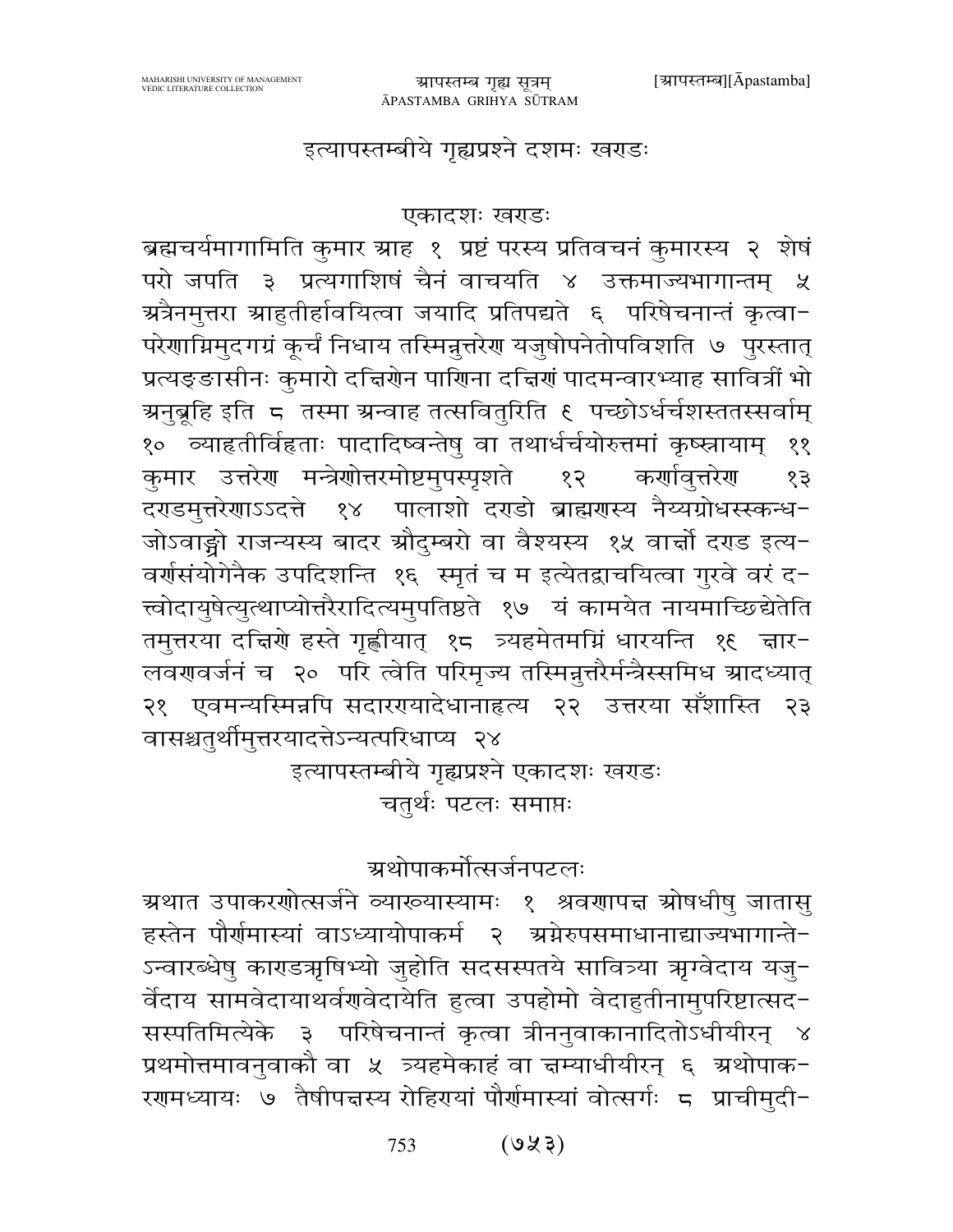चीं वा सगणो दिशमुपनिष्क्रम्य यत्रापः पुरस्तात्सुखाः सुखावगाहा ग्रव-किन्यः शङ्किन्यः तासामन्तं गत्वाऽभिषेकान्कृत्वा सुरभिमत्याब्लिङ्गा-भिर्वारुणीभिर्हिररयवर्णाभिः पावमनीभिरिति मार्जयित्वान्तर्जलगतोऽघम-र्षणेन त्रीन्प्राणायामान् धारयित्वोत्तीर्याचम्योपोत्थाय दर्भानन्योन्यस्मै सम्प्रदाय श़चौ देशे प्राक्कलैर्दर्भैरासनानि कल्पयन्ति १ ब्रह्मणे प्रजापतये वृहस्पतयेऽग्नये वायवे सूर्याय चन्द्रमसे नच्चत्रेभ्यः ऋतुभ्यस्संवत्सराय इन्द्राय राज्ञे सोमाय राज्ञे यमाय राज्ञे वरुणाय राज्ञे वैश्रवणाय राज्ञे वसुभ्यो रुद्रेभ्य स्रादित्येभ्यो विश्वेभ्यो देवेभ्यस्साध्येभ्यो मरुद्ध ऋभुभ्यो भृगुभ्योऽङ्गिरोभ्य इति देवगराानाम् १० ग्र्रथर्षयः−−विश्वामित्रो जमदग्निर्भरद्वाजो गौतमोऽत्रिर्वसिष्ठः कश्यप इत्येते सप्तर्षयः सप्तर्षिभ्यः कल्पयित्वा दच्चिगतोऽगस्त्याय कल्पयन्ति ११ ततो या-वदेकवैद्यन्तैः कल्पयन्ति १२ प्राचीनावीतानि कृत्वा दत्तिरातो वैशम्पायनाय पैङ्गये तित्तिरये उखायात्रेयाय पदाकाराय कौरिडन्याय वृत्तिकाराय बौधा-यनाय प्रवचनकाराय ग्रापस्तम्बाय सूत्रकाराय भरद्वाजाय सूत्रकाराय सत्याषाढाय हिररायकेशाय स्राचार्येभ्य ऊर्ध्वरेतोभ्य एकपत्नीभ्यो वानप्र-स्थेभ्यः कल्पयामीति १३ अ्थ यथास्वं पितृभ्यः कल्पयन्ति मातामहेभ्यश्च पृथक् १४ यज्ञोपवीतानि कृत्वा तेष्वेव देशेषु तथैवानुपूर्व्या तैरेव नाम-भिर्देवानृषींश्च तर्पयन्ति वैशम्पायनप्रभृतींस्तु मातुः प्रपितामहपर्यन्तान्प्राची-नावीतिनस्तर्पयन्ति ग्रमुं तर्पयाम्यमुं तर्पयाम्यमुं तर्पयामीति १५ ग्रभिष्यन्ते वान्योन्यम् १६ यज्ञोपवीतानि कृत्वा त्रीनादितोऽनुवाकानधीयीरन् १७ का− राडादीन्प्रथमोत्तमौ वा १८ काराडात्काराडात्प्ररोहन्तीतिद्वाभ्यामुपोदके दूर्वा रोपयन्ति १६ भ्रपः प्रगाह्योदधिं कुर्वन्ति २० सर्वतः परिवार्योर्मिमन्तः कुर्वन्ति २१ उद्गाह्या-तमितोराजिं धावन्ति २२ प्रत्येत्याभिदानानि सक्तुभिरोदनेनेति ब्राह्मणान् भोजयित्वा वाचयति २३ एवं पारायणसमाप्तौ च काराडादि दूर्वारोपणोदधिधावनवर्जम् २४ प्रत्येत्य ब्राह्मणभोजनादि कर्म प्रतिपद्यते २५ एवमेवाद्धिरहरहर्देवानृषीन्पितृंश्च तर्पयेत् २६ इत्युपाकर्मोत्सर्जनपटलः

ग्रथ पञ्चमः पटलः

द्वादशः खराडः

वेदमधीत्य स्नास्यन्प्रागुदयाद्बजं प्रविश्यान्तर्लोम्ना चर्मणा द्वारमपिधायास्ते

 $(S X)$ 754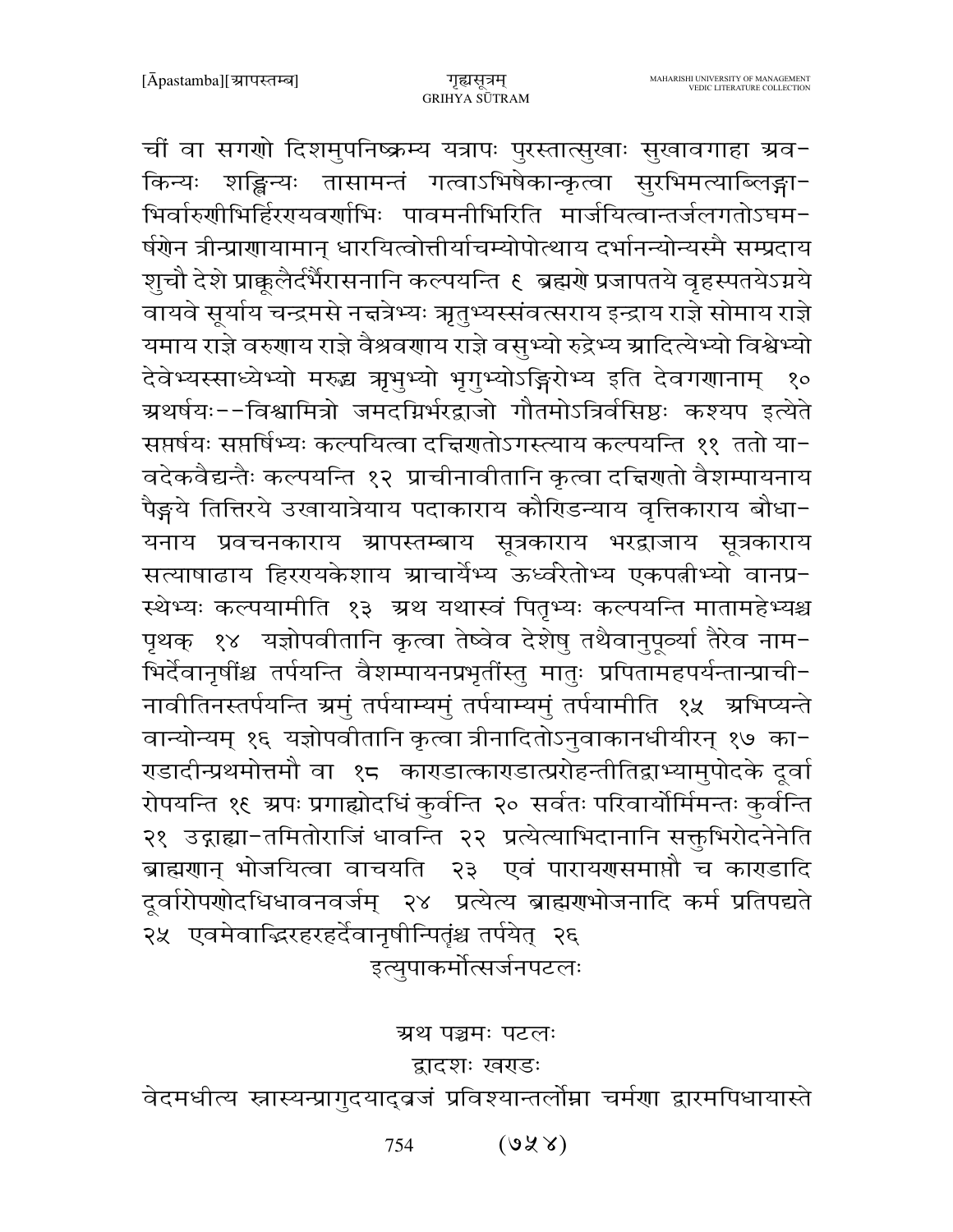१ नैनमेतदहरादित्योऽभितपेत् २ मध्यन्दिनेऽग्नेरुपसमाधानाद्याज्यभागान्ते पालाशीं समिधमुत्तरयाधायापरेणाग्निं कट एरकायां वोपविश्योत्तरया चुरमभिमन्त्र्योत्तरेण यजुषा वप्त्रे प्रदायापां संसर्जनाद्याकेशनिधानात्समानम् ३ जघनार्धे व्रजस्योपविश्य विस्नस्य मेखलां ब्रह्मचारिणे प्रयच्छति ४ तां स उत्तरेण यजुषोदौम्बरमूले दर्भस्तम्बे वोपगूहति एवं विहिता $x$ भिरेवाद्भिरुत्तराभिष्षड्भिस्स्नात्वोत्तरयोदुम्बरेण दतो धावते ६ स्नानीयो-च्छादितस्स्नातः ७ उत्तरेन यजुषाऽहतमन्तरं वासः परिधाय सार्वसुरभिणा चन्दनेनोत्तरैर्देशताभ्यः प्रदायोत्तरयानुलिप्य मर्णि सौवर्णं सोपधानं सूत्रोतमुत्त-रयोदपात्रे त्रिः प्रदत्तिर्णं परिप्लाव्योत्तरया ग्रीवास्वाबध्यैवमेव बादरं मर्णि मन्त्रवर्जं सव्ये पाणावाबध्याहतमुत्तरं वासो रेवतीस्त्वेति समानम् 5 तस्य दशायां प्रवर्तौ प्रबध्य दर्व्यामाधायाज्येनाभ्यानायन्नुत्तरा स्राहुतीर्हुत्वा जयादि प्रतिपद्यते ६ परिषेचनान्तं कृत्वताभिरेव दच्चिणे कर्ण स्राबध्नीतैताभिस्सव्ये १० एवमुत्तरैर्यथालिङ्गं स्त्रजश्शिरस्याञ्जनमादर्शावेज्ञगमुपानहौ छत्रं दराड-मिति ११ वाचं यच्छत्यानत्तत्रेभ्यः १२ उदितेषु नत्तत्रेषु प्राचीमुदीचीं वा दिशमुपनिष्क्रम्योत्तरेणार्धर्चेन दिश उपस्थायोत्तरेण नज्ञत्राणि चन्द्रमसमिति १३) रातिना सम्भाष्य यथार्थं गच्छति १४

इत्यापस्तम्बीये गृह्यप्रश्ने द्वादशः खराडः

## त्रयोदशः खराडः

ग्रथैतदपरं तूष्णीमेव तीर्थे स्नात्वा तूष्णीं समिधमादधाति १ यत्रास्मा ग्रप− चितिं कुर्वन्ति तत्कूर्च उपविशति यथापुरस्तात् २ एवमुत्तराभ्यां यथालि-ङ्गं राजा स्थपतिश्च ३ ग्रापः पाद्या इति प्राह ४ उत्तरयाऽभिमन्त्र्य दच्चिणं पादं पूर्वं ब्राह्मणाय प्रयच्छेत्सव्यं शूद्राय ५ प्रचालयितारमुपस्पृश्योत्तरेण यजुषात्मानं प्रत्यभिमृशेत् ६ कूर्चाभ्यां परिगृह्य मृन्मयेनार्हणीया स्राप इति प्राह ७ उत्तरयाऽभिमन्त्र्याञ्जलावेकदेश ग्रानीयमान उत्तरं यजुर्जपेत् ८ शेषं पुरस्तान्निनीयमानमुत्तरयाऽनुमन्त्रयते ६ दधि मध्विति संसृज्य कांस्येन वर्षीयसा पिधाय कूर्चाभ्यां परिगृह्य मधुपर्क इति प्राह १० त्रिवृतमेके घृतं च ११ पाङ्गमेके धानास्सक्तूंश्च १२ उत्तराभ्यामभिमन्त्र्य यजुभ्यामप स्राचामति पुरस्तादुपरिष्टाच्चोत्तरया त्रिः प्राश्यानुकम्प्याय प्रयच्छेत् १३ प्रतिगृह्यैव राजा स्थपतिर्वा पुरोहिताय १४ गौरिति गां प्राह १५ उत्तरयाभिमन्त्र्य तस्यै वर्पां

> $(922)$ 755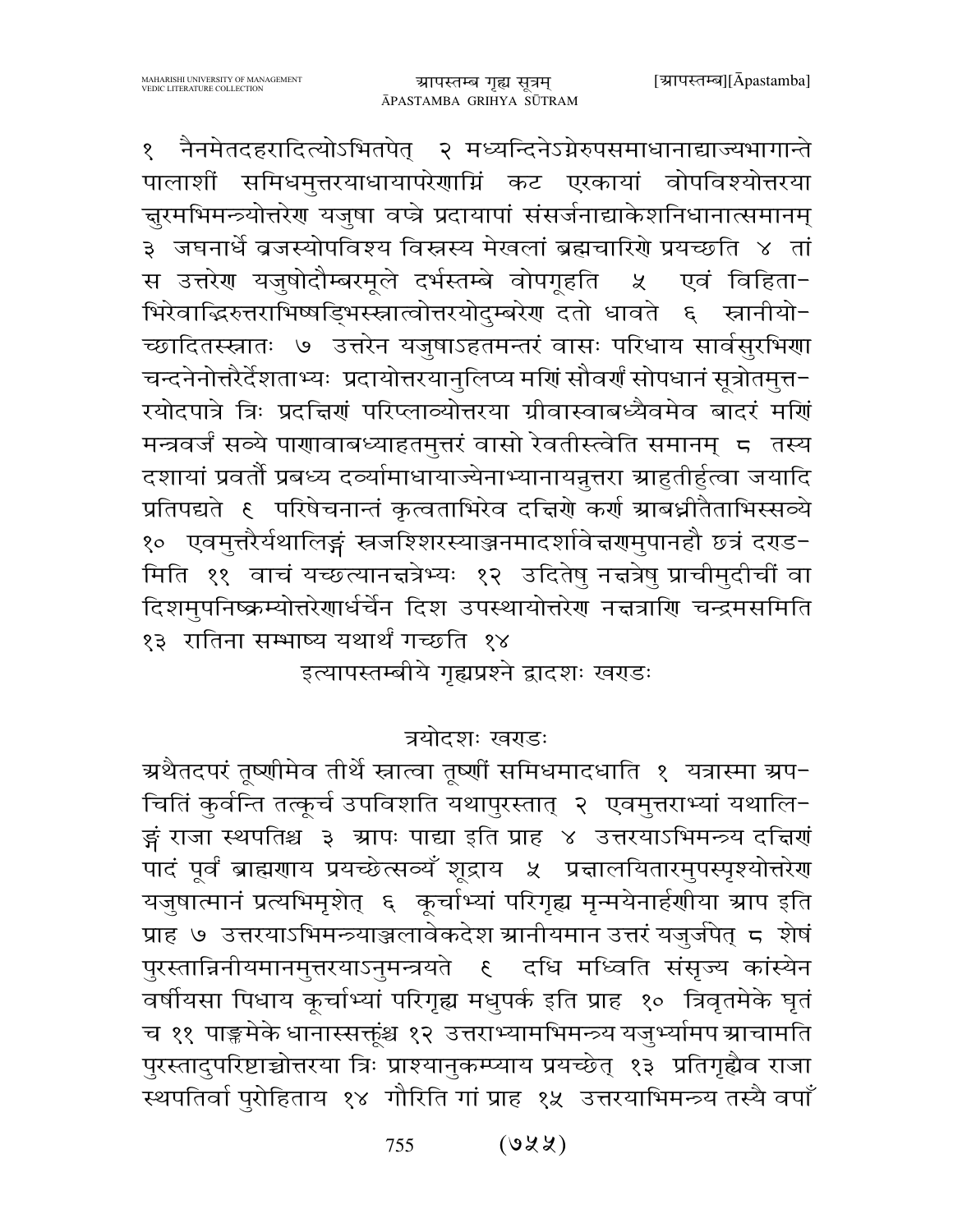श्रपयित्वोपस्तीर्णाभिघारितां मध्यमेनान्तमेन वा पलाशपर्णेनोत्तरया जुहोति १६ यद्युत्सृजेदुपांशूत्तरां जपित्वोमुत्सृजतेत्युच्चैः १७ ग्रज्ञं प्रोक्तमुपांशूत्तरै-रभिमन्त्र्य ॐ कल्पयते त्युच्चैः १८ म्राचार्यायत्विजे श्वशुराय राज्ञ इति परिसंवत्सरादुपतिष्ठद्ध एतत्कार्यम् १६ सकृत्प्रवक्त्रे चित्राय २० इत्यापस्तम्बीये गृह्यप्रश्ने त्रयोदशः खराडः पञ्चमश्च पटलः समाप्तः

ग्रथ षष्ठः पटलः

चतुर्दशः खराडः

सीमन्तोन्नयनं प्रश्ने गर्भे चतुर्थे मासि १ ब्राह्मणान्भोजयित्वाशिषो वा-चयित्वाग्नेरुपसमाधानाद्याज्यभागान्तेऽन्वारब्धायामुत्तरा स्राहुतीर्हुत्वा ज-यादि प्रतिपद्यते २ परिषेचनान्तं कृत्वापरेणाम्निं प्राचीनमुपवेश्य त्रेगया शलल्या त्रिभिर्दर्भपुञ्जीलैश्शलालुग्लप्सेनेत्यूर्ध्वं सीमन्तमुन्नयति व्याहृती-भिरुत्तराभ्यां च गायतमिति वीणागायिनौ संशास्ति ४ उत्तरयोः पूर्वा सा-ल्वानां बाह्मणानामितरा ५ नदीनिर्देशश्च यस्यां वसन्ति ६ यवान्वि-रूढानाबध्य वाचं यच्छत्यानज्ञत्रेभ्यः ७ उदितेषु नज्ञत्रेषु प्राचीमुदीचीं वा दिशमुपनिष्क्रम्य वत्समन्वारभ्य व्याहृतीश्च जपित्वा वाचं विसृजेत् 5 पुँसवनं व्यक्ते गर्भे तिष्येर ६ न्यग्रोधस्य या प्राच्युदीची वा शाखा तत-स्सवृषणां शुङ्गामाहत्य सीमन्तवदग्नेरुपसमाधानादि १० ग्रनवस्नातया कुमार्या दृषत्पुत्रे दृषत्पुत्रेण पेषयित्वा परिप्लाव्यापेरणाम्निं प्राचीमुत्तानां नि-पात्योत्तरेण यजुषाऽङ्गष्ठेन दच्चिणे नासिकाच्छिद्रेऽपि नयति ११ पुमांसं ज-नयति १२ चिप्रं सुवनम् १३ अनाप्रीतेन शरावेणानुस्रोतसमुदकमाहत्य पत्तस्तूर्यन्तीं निधाय मूर्धञ्छोष्यन्तीमुत्तरेण यजुषाऽभिमृश्यैताभिरद्भिरुत्तरा-भिरवोद्मेत् १४ यदि जरायु न पतेदेवंविहिताभिरेवाद्भिरुत्तराभ्यामवोद्मेत् १५ इत्यापस्तम्बीये गृह्यप्रश्ने चतुर्दशः खराडः

## पञ्चदशः खराडः

जातं वात्सप्रेणाभिमृश्योत्तरेण यजुषोपस्थ स्राधायोत्तराभ्यामाभिमन्त्रणं मू-र्धन्यवघ्राणं दच्चिणे कर्णे जापः १ नच्चत्रनाम च निर्दिशति २ तद्रहस्यं भवति ३) मधु घृतमिति संसृज्य तस्मिन् दर्भेण हिरगयं निष्टक्यं बध्वावदायोत्तरैर्मन्त्रैः

> $(380)$ 756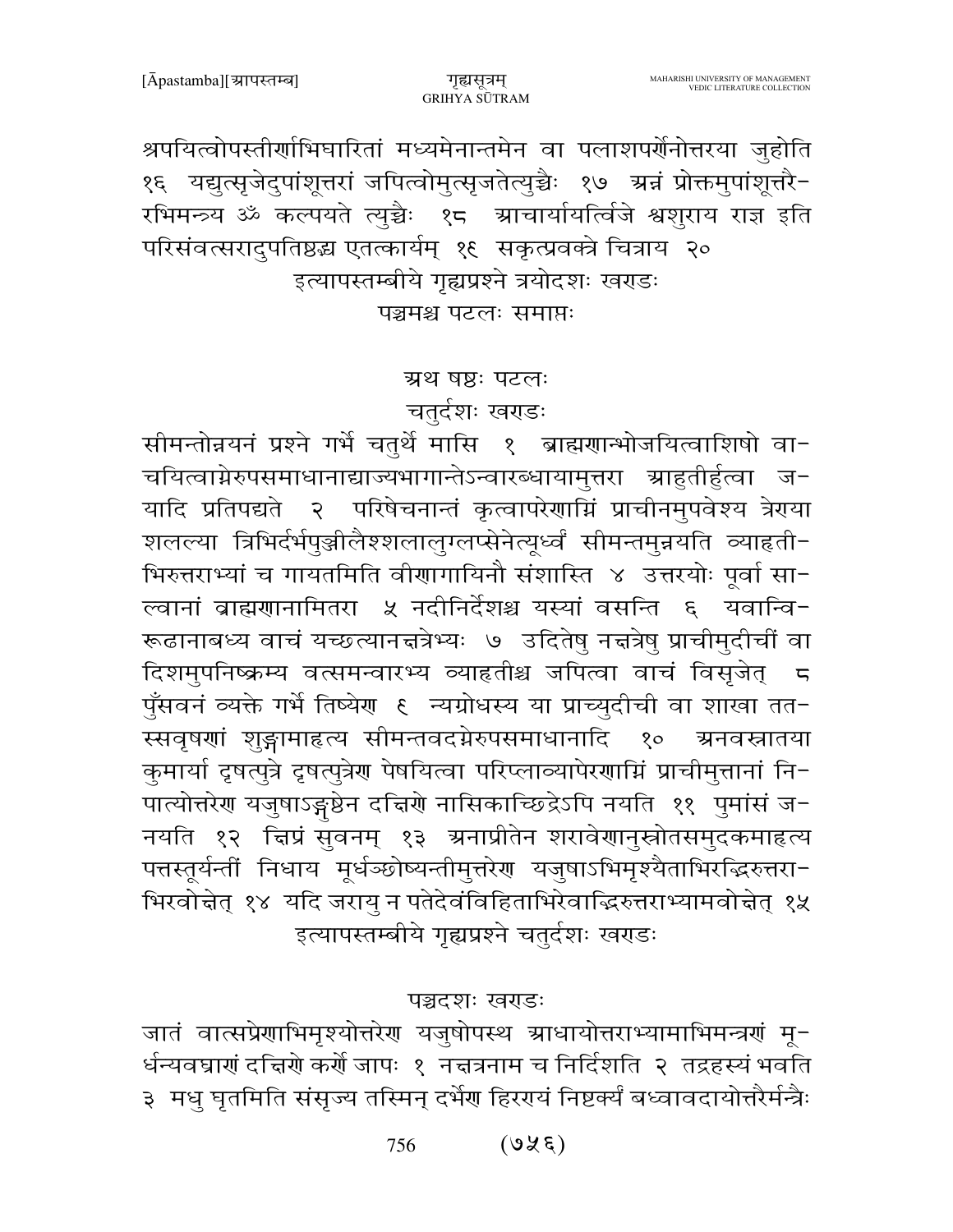कुमारं प्राशयित्वोत्तराभिः पञ्चभिस्स्नापयित्वा दधि घृतमिति संसृज्य कांस्येन पृषदाज्यं व्याहतीभिरोङ्कारचतुर्थाभिः कुमारं प्राशयित्वाद्धिश्शेषं संसृज्य गोष्ठे निनयेत् ४ उत्तरया मातुरुपस्थ स्राधायोत्तरया दचिणं स्तनं प्रतिधाप्योत्त-राभ्यां पृथिवीमभिमृश्योत्तरेण यजुषा संविष्टम् ५ उत्तरेण यजुषा शिरस्य उदकुम्भं निधाय सर्षपान्फलीकरणमिश्रानञ्जलिनोत्तरैस्त्रिस्त्रिप्रतिस्वाहाकारं हुत्वा संशास्ति प्रविष्टे प्रविष्ट एव तूष्णीमग्नावावपतेति ६ एवमहर-हरानिर्दशतायाः ७ दशम्यामुत्थितायां स्नातायां पुत्रस्य नाम दधाति पिता मातेति ८ द्व्यज्ञरं चतुरज्ञरं वा नामपूर्वमारूयातोत्तरं दीर्घाभिनिष्ठानान्तं घोष-वदाद्यन्तरन्तस्थम् ६ अपि वा यस्मिन्स्वित्युपसर्गस्स्यात् तद्धि प्रतिष्ठितमिति हि ब्राह्मणम् १० अयुजात्तरं कुमार्याः ११ प्रवासादेत्य पुत्रस्योत्तराभ्या-मभिमन्त्रणं मूर्धन्यवघ्राणं दच्चिणे कर्ण उत्तरान्मन्त्रान् जपेत् १२ कुमारीमुत्तरेण यजुषाऽभिमन्त्रयते १३

ग्रापस्तम्ब गृह्य सूत्रम्

इत्यापस्तम्बीये गृह्यप्रश्ने पञ्चदशः खराडः

# षोडशः खराडः

जन्मनोऽधि षष्ठे मासि ब्राह्मणान्भोजयित्वाशिषो वाचयित्वा दधि मधु घृतमोदनमिति संसृज्योत्तरैर्मन्त्रैः कुमारं प्राशयेत् १ तैत्तिरेण माँसेनेत्येके २ जन्मनोऽधि तृतीये वर्षे चौलं पुनर्वस्वोः ३ ब्राह्मणानां भोजनमुपायनवत् ४ सीमन्तवदग्नेरुपसमाधानादि ५ अपरेणाग्निं प्राञ्चमुपवेश्य त्रेराया शलल्या त्रिभिर्दर्भपुञ्जीलैः शलालुग्लप्सेनेति तूष्णीं केशान्विनीय यथर्षि शिखा निदधाति ६ यथा वैषां कुलधर्मः स्यात् ७ ग्रपाँ संसर्जनाद्याकेश-निधानात्समानम् ८ जुरँ प्रज्ञाल्य निदधाति ६ तेन त्र्यहं कर्मनिवृत्तिः १० वरं ददाति ११ एवं गोदानमन्यस्मिन्नपि नच्चत्रे षोडशे वर्षे १२ अग्निगोदानो वा स्यात् १३ संवत्सरं गोदानब्रतमेक उपदिशन्ति १४ एतावन्नाना सर्वान् केशान्वापयते १५ उदकोपस्पर्शनमिति छन्दोगाः १६ इत्यापस्तम्बीये गृह्यप्रश्ने षोडशः खराडः

षष्ठश्च पटलः समाप्तः

ग्रथ सप्तमः पटलः सप्तदशः खराडः

 $(0x)$ 757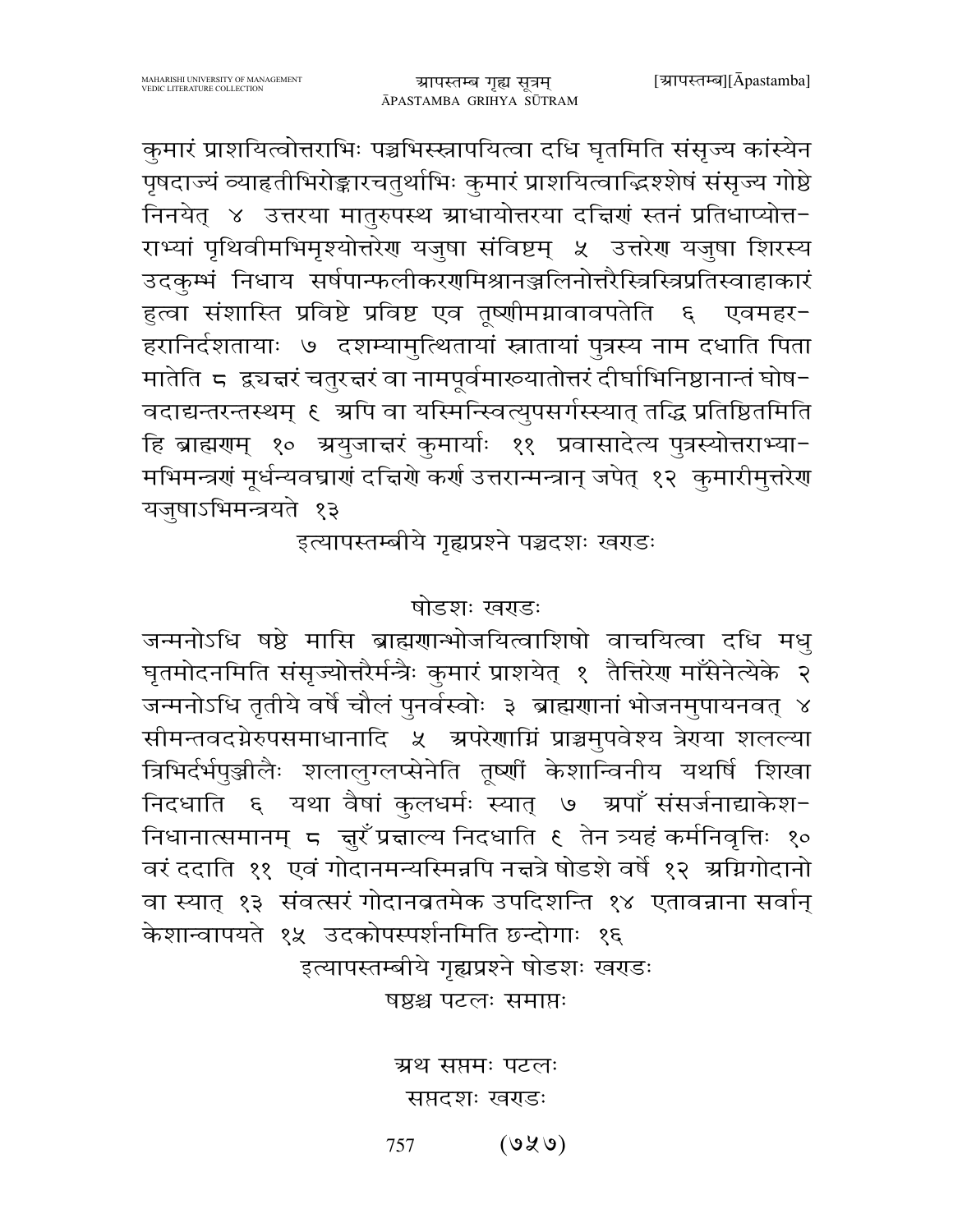$(925)$ 758

इत्यापस्तम्बीये गृह्यप्रश्नेऽष्टादशः खराडः

शिरस्तोऽवनयेत्प्रातर्मध्यन्दिने सायम् ३ ग्रगदो भवति ४ श्रावरमयां पौर्ण-मास्यामस्तमिते स्थालीपाकः ५ पार्वणवदाज्यभागान्ते स्थालीपाकाद्धत्वा-ञ्जलिनोत्तरैः प्रतिमन्त्रं किशुकानि जुहोति ६ उत्तराभिस्तिसृभिरारग्वध− मय्यस्समिधः ७ ग्राज्याहुतीरुत्तराः ८ जयादि प्रतिपद्यते ६ परिषेचनान्तं कृत्वा वाग्यतस्संभारानादाय प्राचीमुदीचीं वा दिशमुपनिष्क्रम्यस्थरिडलं कल्पयित्वा तत्र प्राचीरुदीचीश्च तिस्रस्तिस्रो लेखा लिखित्वाऽद्भिरुपनिनीय तासूत्तरया सक्तून्निवपति १० तृष्णीं सम्पुष्का धाना लाजानाञ्जनाभ्यञ्जने स्थगरोशीरमिति ११ उत्तरैरुपस्थायापः परिषिच्याप्रती तस्तूष्णीमेत्या पश्चेत पदेत्याभ्यामुदकुम्भेन त्रिः प्रदच्चिरणमन्तरतोऽगारं निवेशनं वा परिषिच्य ब्राह्मणान्भोजयेत् १२

दिशमुत्तरयोदूहति १ एवं त्रिः २ क्लृप्तमुचरयाभिमृश्य प्रदत्तिर्णं स्थूणा-गर्तान्खानयित्वाऽभ्यन्तरं पाँसूनुदुप्योत्तराभ्यां दच्चिणं द्वारस्थूणामवदधाति ३ एवमितराम् ४ यथाखातमितरा ग्रन्ववधाय वॅशमाधीयमानमुत्तरेण य-जुषाऽभिमन्त्रयते ५ सम्मितमुत्तरैर्यथालिङ्गम् ६ पालाशं शमीमयं वेध्म-मादीप्योत्तरयर्चाऽम्रिमुद्धत्योत्तरेण यजुषाऽगारं प्रपाद्योत्तरपूर्वदेशेऽगारस्योत्त-रयाऽग्निं प्रतिष्ठापयति ७ तस्मादचिरणमुदधानायतनं भवति ८ तस्मि-न्विषूचीनाग्रान्दर्भान्संस्तीर्य तेषूत्तरया व्रीहियवान्न्युप्य तत्रोदधानं प्रतिष्ठा-पयति ६ तस्मिन्नुत्तरेण यजुषा चतुर उदकुम्भानानयति १० दीर्घमुत्तरया-ऽनुमन्त्रयते ११ अग्नेरुपसमाधानाद्याज्यभागान्ते उत्तरा स्राहुतीर्हुत्वा जयादि

प्रतिपद्यते १२ परिषेचनान्तं कृत्वोत्तरेण यजुषोदकुम्भेन त्रिः प्रदत्तिरणमन्त-

रतोऽगारं निवेशनं वा परिषिच्य ब्राह्मणान्भोजयेदपूपैस्सक्तृभिरोदनेनेति १३

इत्यापस्तम्बीये गृह्यप्रश्ने सप्तदशः खराडः

ग्रष्टादशः खराडः श्वग्रहगृहीतं कुमारं तपोयुक्तो जालेन प्रच्छाद्य कंसं किङ्किणिं वा ह्रादयन्न-

द्वारेण सभां प्रपाद्य सभाया मध्येऽधिदेवनमुद्धत्यावोद्त्यान्नान्नञुप्यान्नेधूत्तानं

निपात्य दधा लवर्णामश्रेणाञ्जलिनोत्तरैरवोन्नेत्प्रातर्मध्यन्दिने सायम् १ ग्र-

गदो भवति २ शङ्किनं कुमारं तपोयुक्त उत्तराभ्यामभिमन्त्र्योत्तरयोदकुम्भेन

गुह्यसूत्रम् GRIHYA SUTRAM

दच्चिणाप्रत्यक्प्रवरणमगरावकाशमुद्धत्य पलाशेन शमीमयेन वोदूहेनैतामेव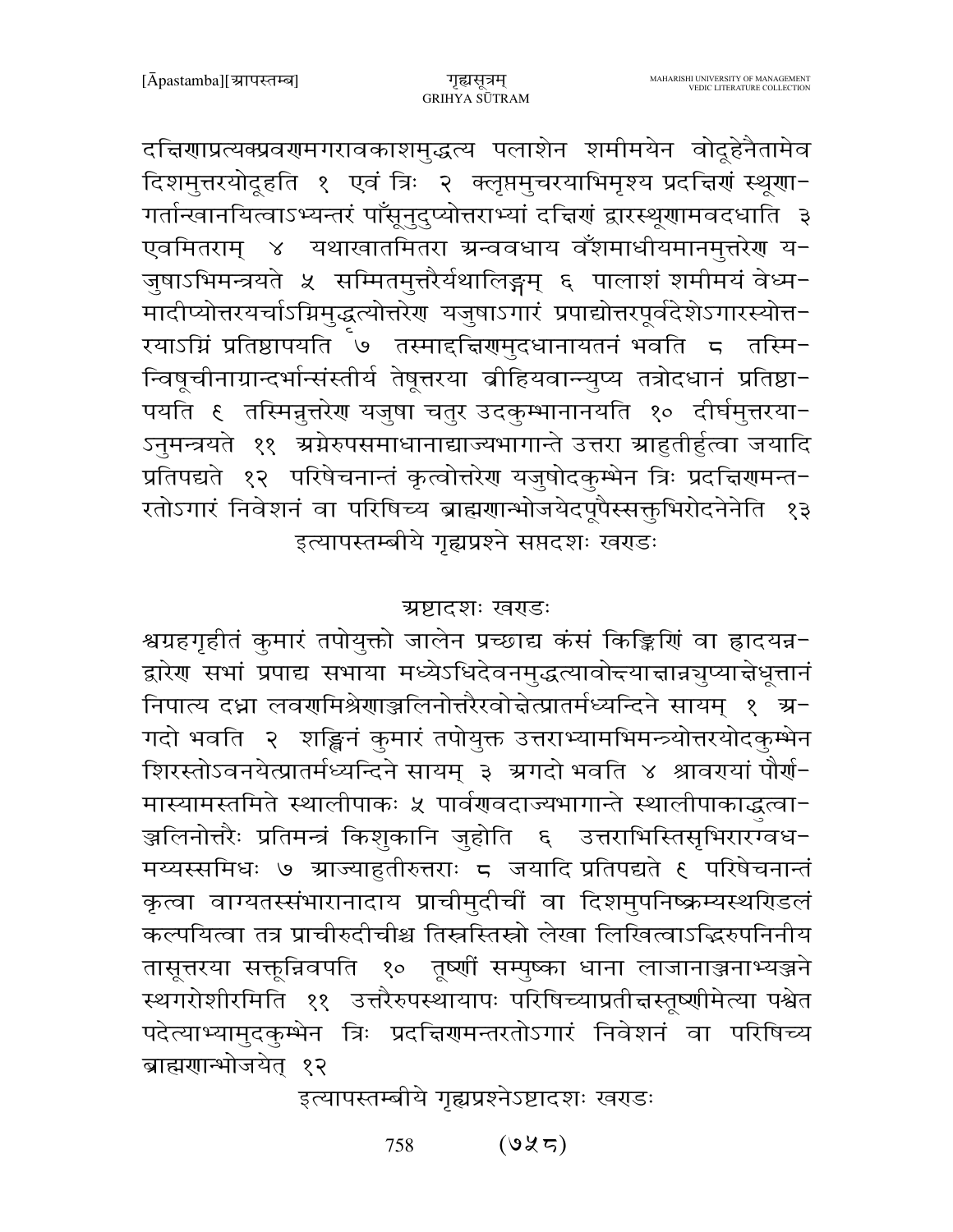# इत्यापस्तम्बीये गृह्यप्रश्ने विंशः खराडः

ग्रथाष्टमः पटलः

उत्तरया दत्तिरास्यामीशानमावाहयति १ लौकिक्या वाचोत्तरस्यां मीढषीम् २ मध्ये जयन्तम् ३ यथोढमुदकानि प्रदाय त्रीनोदनान्कल्पयित्वाग्निमभ्या-नीयोत्तरैरुपस्पर्शयित्वा उत्तरैर्यथास्वमोदनेभ्यो हुत्वा सर्वतस्समवदायोत्तरेण यजुषाम्निं स्विष्टकृतम् । उत्तरेण यजुषोपस्थायोत्तरैस्सहोदनानि पर्णान्येकैकेन द्वे द्वे दत्त्वा देवसेनाभ्यो दशोत्तराभ्यः ५ पूर्ववदुत्तरैः ६ स्रोनपिराडं संवृत्य पर्रापुटेऽवधायोत्तरेरा यजुषा वृत्त स्रासजति ७ स्रत्र रुद्रान् जपेत् ८ प्रथमोत्तमौ वा ६ अभित एतमग्निं गास्स्थापयति यथैता धूमः प्राप्नुयात् १० ता गन्धैर्द-र्भग्रुमुष्टिनावोत्तति वृषारणमेवाग्रे ११ गवां मर्गेऽनग्नौ त्तेत्रस्य पतिं जयते १२ ईशानवदावाहनम् १३ चतुर्षु सप्तसु वा पर्णेषु नामादेशं दधाति १४ चिप्रं यजेत पाको देवः १५ उत्तराभ्यामुपतिष्ठते १६ स्थालीपाकं ब्राह्मणान्भोजयेत् १७ चैत्रपत्यं प्राश्नन्ति ये सनाभयो भवन्ति १८ यथा वैषां कुलधर्मस्स्यात्  $38$ 

# विंशः खराडः

एकोनविंशः खराडः धानाः कुमारान् प्राशयन्ति १ एवमत ऊर्ध्वं यदशनीयस्य सक्तूनां वैतं ब− लिं हरेदामार्गशीर्ष्याः २ मार्गशीर्ष्यां पौर्णमास्यामस्तमिते स्थालीपाकः ३ ग्र्यहार्षमिति बलिमन्त्रस्य सन्नामः ४ ग्रत्रैनमुत्सृजति ५ ग्रनाहिताग्नेराग्रयगम् ६ नवानां स्थालीपाकं श्रपयित्वाग्रयणदेवताभ्यः स्विष्टकृच्चतुर्थाभ्यो हुत्वा तराडलानां मुखं पूरयित्वा गीर्त्वाचम्यौदनपिराडं संवृत्त्योत्तरेरा यजुषागारस्तूप उद्विद्धेत् ७ हेमन्तप्रत्यवरोहरणम् ८ उत्तरेण यजुषा प्रत्यवरुह्योत्तरैर्दचिर्यैः पार्श्वैः नवस्वस्तरे संविशन्ति ६ दद्मिणतः पितोत्तरा मौतवमवशिष्टानां ज्येष्ठो-ज्येष्ठोऽनन्तरः १० संहायोत्तराभ्यां पृथिवीमभिमृशन्ति ११ एवं संवेशनादि त्रिः १२ ईशानाय स्थालीपाकं श्रपयित्वा चैत्रपत्यं च प्राचीमुदीचीं वा दिश-मुपतिष्क्रम्य स्थरिडलं कल्पयित्वाऽग्नेरुपसमाधानादि १३ अपरेणाग्निं द्वे कुटी कृत्वा १४ इत्यापस्तम्बीये गृह्यप्रश्ने एकोनविंशः खराडः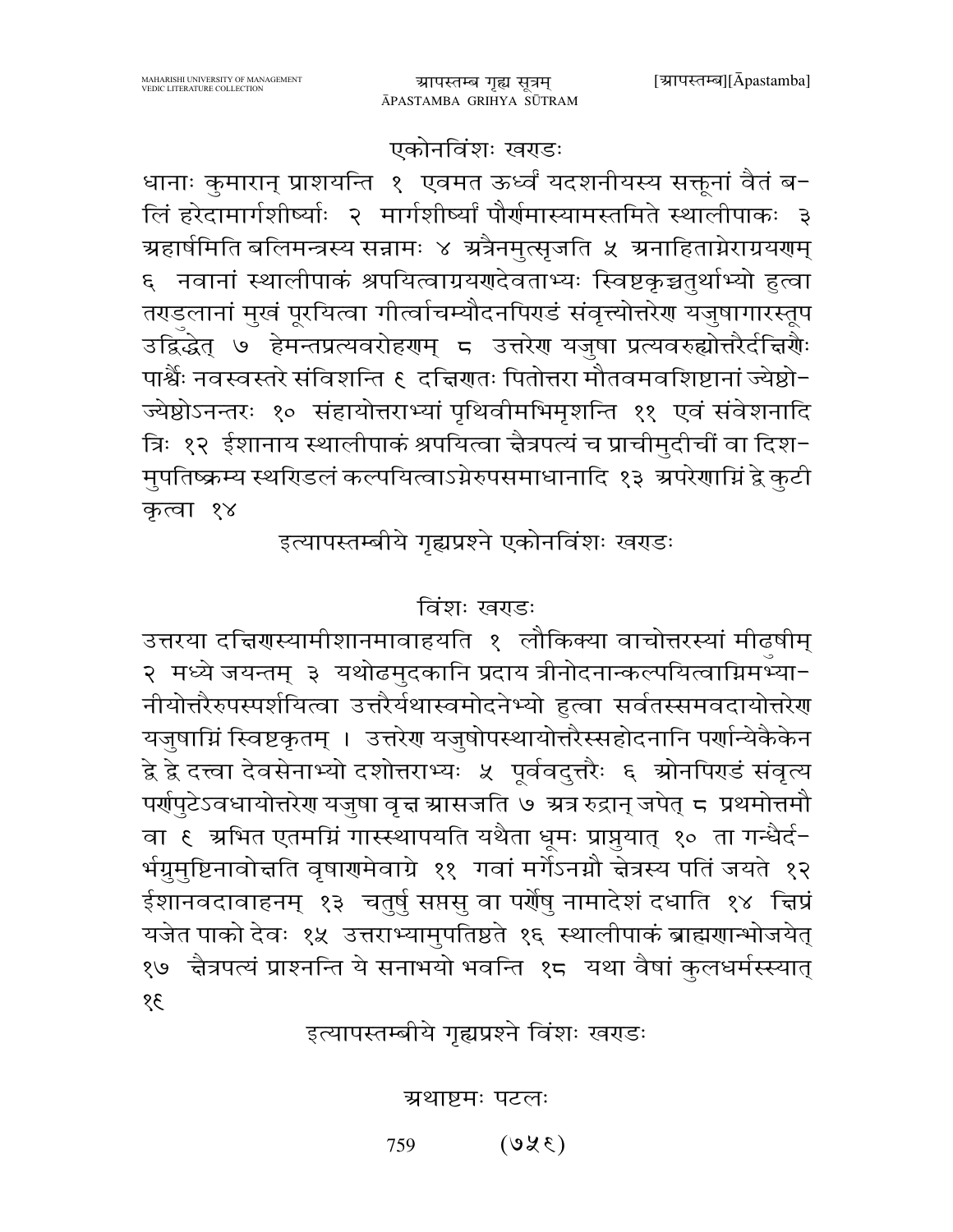र्णाभिघारितां मध्यमेनान्तमेन वा पलाशपर्णेनोत्तरया जुहोति ४ माँसोदन-मुत्तराभिः ५ पिष्टान्नमुत्तरया ६ स्राज्याहुतीरुत्तराः ७ स्विष्टकृत्प्रभृति समानमापिराडनिधानात् ८ ग्रन्वष्टकायामेवैके पिराडनिधानमुपदिशन्ति ६ ग्रथैतदपरं दध्न एवाञ्जलिना जुहोति ययाऽपूपम् १० अत एव यथार्थं मासं शिष्ट्रा श्वोभूतेऽन्वष्टकाम् ११ तस्या मासिश्राद्धेन कल्पो व्याख्यातः १२ सनिमित्वोत्तरान् जपित्वाऽर्थं ब्रूयात् १३ रथं लब्ध्वा योजयित्वा प्रा-ञ्चमवस्थाप्योत्तरया रथचक्रे अभिमृशति पद्मसी वा १४ उत्तरेण यजुषा-ऽधिरुह्योत्तरया प्राचीमुदीचीं वा दिशमभिप्रयाय यथार्थं यायात् १५ ग्रश्व− मुत्तरैरारोहेत् १६ हस्तिनमुत्तरया १७ ताभ्याँ रेषणे पूर्ववत्पृथिवीमभि-मृशेत् १८ संवादमेष्यन्सव्येन पार्णिना छत्रं दराडञ्चादत्ते १६ इत्यापस्तम्बीये गृह्यप्रश्ने द्वाविंशः खराडः

मन्त्रासम्बन्धानयुग्माँस्त्र्यवराननर्थावेत्तो भोजयेत् २ अन्नस्योत्तराभिर्जुहोति ३ ग्र्याडुतीरुत्तराः ४ एतद्वा विपरीतम् ५ सर्वमुत्तरैरभिमृशेत् ६ क्लृप्तान्वा प्रतिपूरुषम् ७ उत्तरेण यजुषोपस्पर्शयित्वा ८ भुक्तवतोऽनुव्रज्य प्रदच्चिणीकृत्य द्वैधं दच्चिणाग्रान्दर्भान्संस्तीर्य तेषूत्तरैरपो दत्त्वोत्तरैर्दच्चिणापवर्गान्पिराडान्दत्त्वा पूर्ववदुत्तरैरपो दत्त्वोत्तरैरुपस्थायोत्तरयोदपात्रेण त्रिः प्रसव्यं परिषिच्य न्युब्ज्य पात्रारायुत्तरं यजुरनवानं त्र्यवरार्ध्य मावर्तयित्वा प्रोन्दयपात्राणि द्वन्द्वमभ्युदाहृत्य सर्वतस्समवदायोत्तरेण यजुषाशेषस्य ग्रासवरार्ध्यं प्राश्नीयात् । या माध्याः ह्पौर्णमास्या उपरिष्टाद्वचष्टका तस्यामष्टमी ज्येष्ठया सम्पद्यते तामेकाष्टकेत्या-

चत्तते १० तस्यास्सायमौपकार्यम् ११ ग्रपूपं चतुश्शरावं श्रपयति १२ ग्रष्टा-

इत्यापस्तम्बीये गृह्यप्रश्ने एकविंशः खराडः

द्राविंशः खराडः

कृत्वा ब्राह्मणेभ्य उपहरति २ श्वोभूते दर्भेण गामुपाकरोति पितृभ्यस्त्वा

जुष्टामुपाकरोमीति ३ तूष्णीं पञ्चाज्याहुतीर्हुत्वा तस्यै वपां श्रपयित्वोपस्ती-

पार्वणवदाज्यभागान्तेऽञ्जलिनोत्तरयाऽपूपा<u>ज</u>्जुहोति १

## एकविंशः खराडः मासि श्राद्धस्यापरपत्ने यथोपदेशं कालाः १ शुचीन्मन्त्रवतो यो निगोत्र-

कपाल इत्येके १३

सिद्धश्शेषस्तमष्टधा